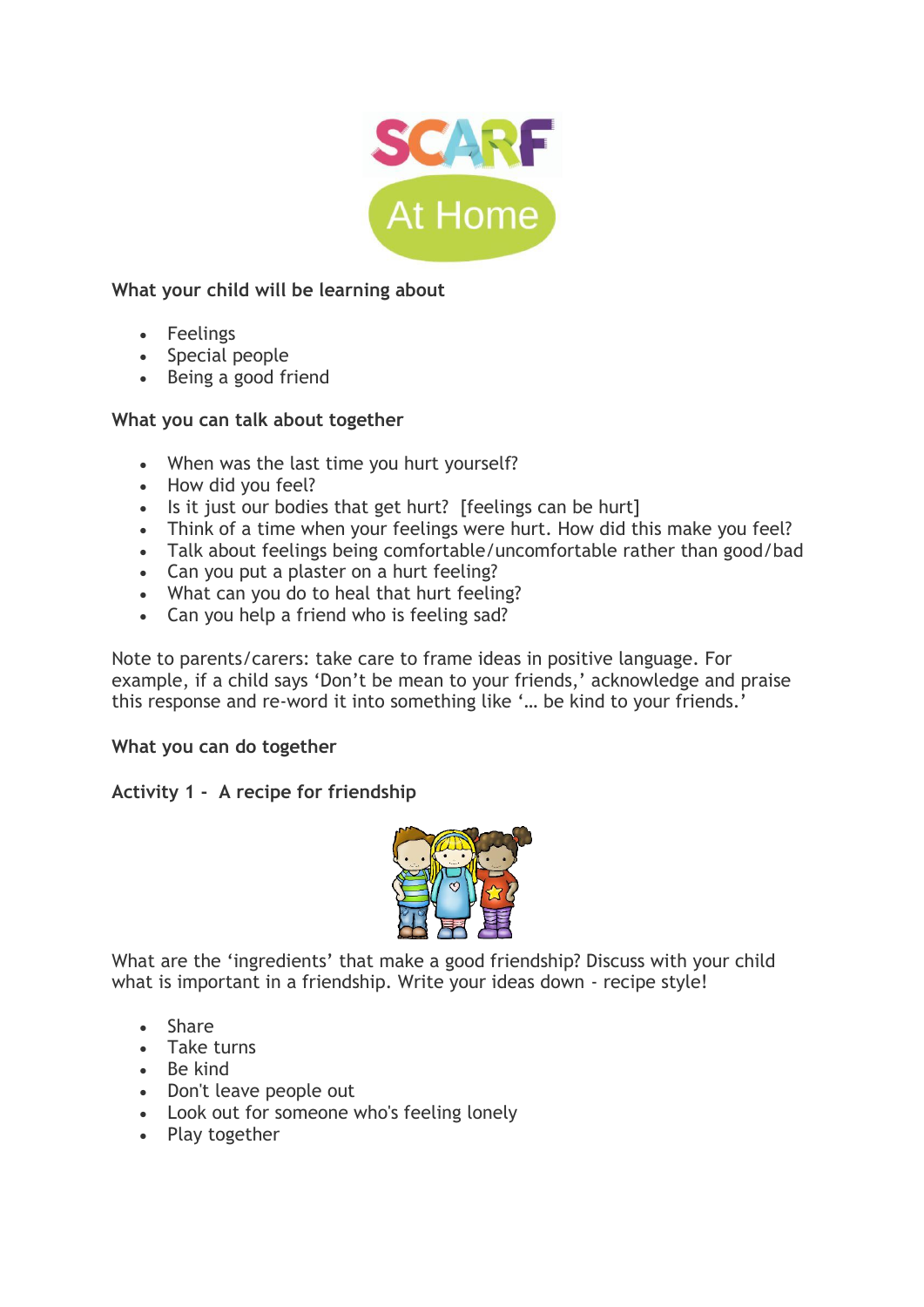Sometimes we can fall out with friends so you could think of another recipe – a recipe for making up.

- Say sorry
- Shake hands
- Have a hug
- Invite someone to join in (a game or a conversation)
- Do something special to show you really want to be their friend again

Write and draw about your friends on Harold the giraffe's special activity sheet:



*(Click on the image to make it bigger or to print.)*

# **Activity 2 - Sad and happy**



How would you feel if:

- You were going to party?
- You were at a party but nobody wanted to play with you?
- Some of your friends were going to a party but you weren't invited?
- Somebody called you a nasty name?
- Somebody said something nice about you?

Look at photos in a book or magazine and see if you can work out how people are feeling. How can you tell?

Summarise by saying that we can show our feelings even without speaking and that others can tell how someone is feeling by looking at their face or body.

Explain that this is sometimes called body language. Being able to 'read' a person's body language is a useful skill as it helps us to understand how they are feeling and respond to them in a suitable way.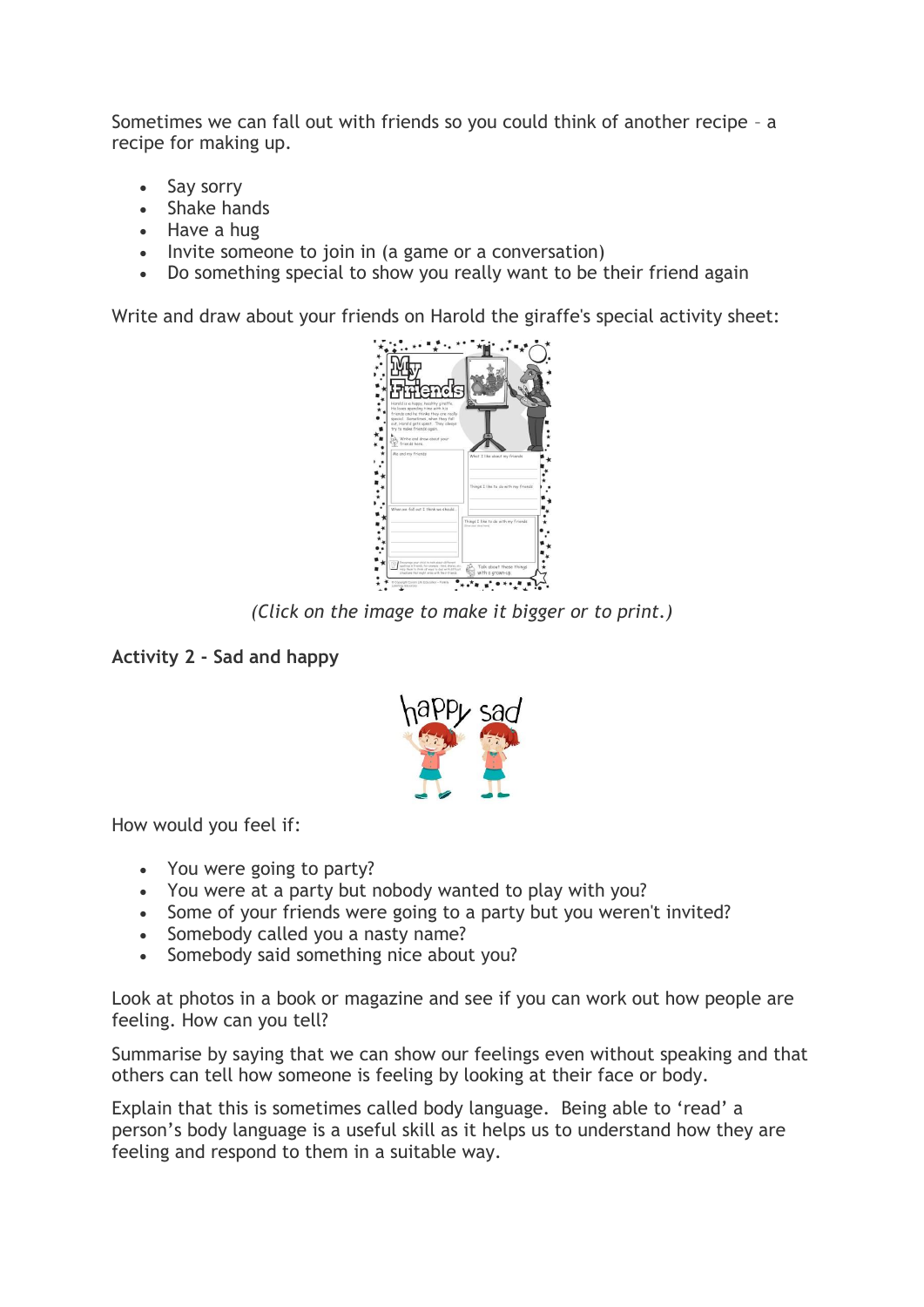Use magazine cuttings or photos and stick them to a piece of paper. Use as many words as you can to describe how the people of the photos are feeling, e.g. happy, overjoyed, elated, smiley, fantastic…

## **Activity 3 - My special people**



Families come in many different forms. Families are made up of people who are special to us.

- Who are our special people?
- What do our special people do to make us feel special?
- Who are the special people outside our family?
- What groups do we belong to (friendship groups, place of worship etc.)

Draw a picture of a large balloon on a piece of paper. Make the balloon big enough to fill the paper. Then draw and/or write your special people in it.

### **Activity 4 - My chatterbox**



Make a chatterbox! Find out how, below...



*(Click on the image to make it bigger or to print.)*